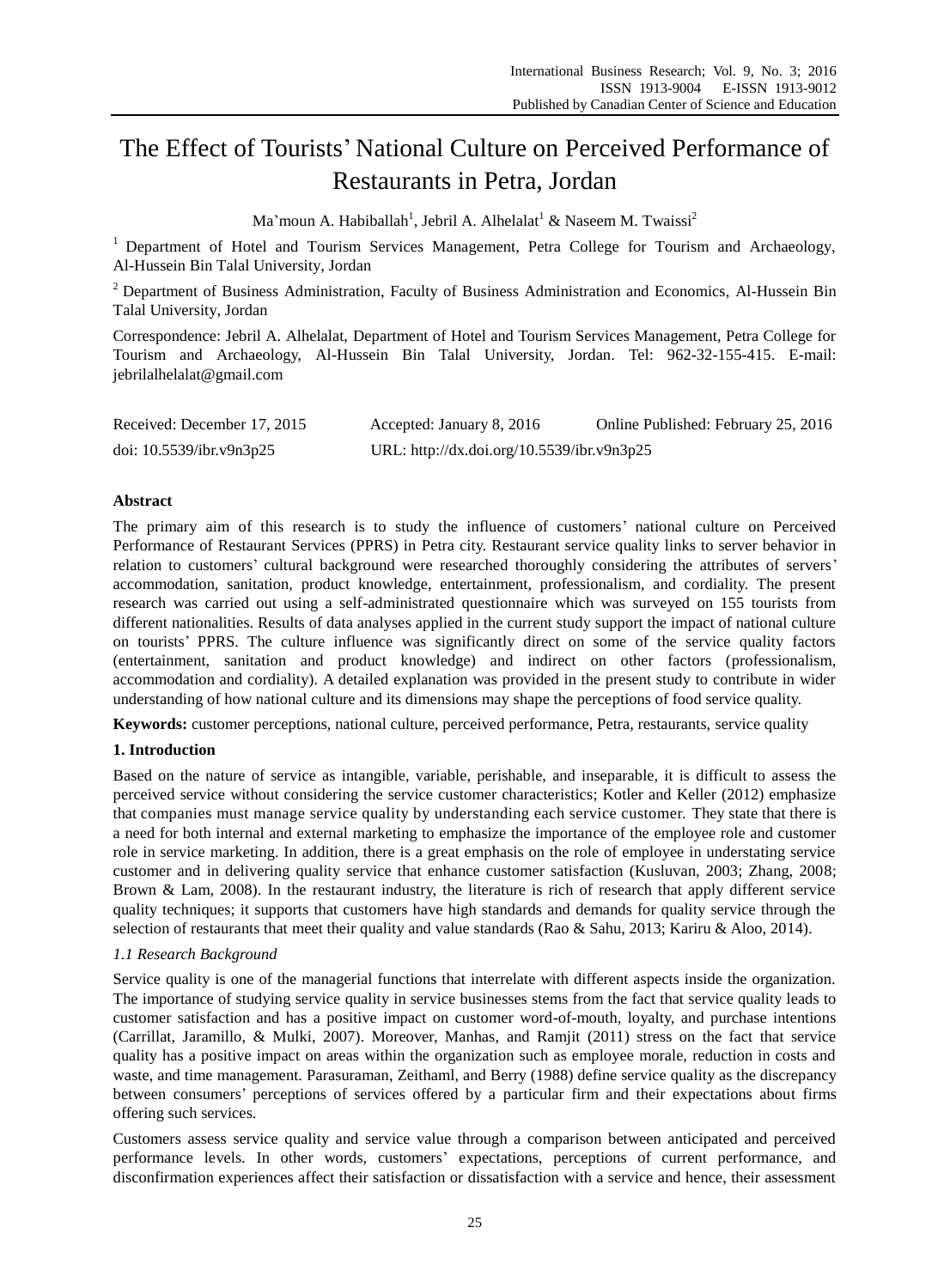of service experience (Bolton & Drew, 1991). Gagic, Tesanovic and Jovicic (2013) consider the nature of the relationship between customer satisfaction and service quality. They state that perceived quality is one of the core determinants of overall satisfaction; it is generally assumed that deliv-ering high-quality service will lead to satisfied customers. Customer satisfaction is an individual's feeling of pleasure or disappointment resulting from comparing a product's perceived performance in relation to his or her expectations (Fen & Lian, 2005).

Parasuraman et al. (1988) view expectations and perceived service performance as "desires or wants of consumers". According to the American Marketing Association, perception is the cognitive impression that is formed of "reality" which in turn influences the individual's actions and behavior toward that object. In addition, perceived quality is the overall subjective judgment of quality relative to the expectation of quality (Mitra & Peter, 2006).

Customers hold different types of expectations about service, the highest type of these is desired service (the level of service the customer hopes to receive) and adequate service (the service would not always be performed according to their expectations) (Zeithaml, Bitner, & Gremler, 2009). The expectations signal the level of customer hopes and wishes and beliefs that they may be fulfilled (Phiri & Mcwabe, 2013). Accordingly, service quality should be measured using performance-based measures (Johnston, 1995).

Customer-employee interaction is another important factor here; it was found that the link between customer experience and employee performance and interaction in a service quality context is evaluated through the service quality measures of care, honesty and the quality of interaction and communication process (McCain, Jang & Hu, 2005). The quality of interaction is part of the quality of service in the face-to-face types of services; Wu and Liang (2009) state that the interactive relationship between consumers and service employees is important to consumer evaluations; specific behaviors, including the behavior of service employees, are key determinants of perceived service quality.

Parasuraman et al. (1988) find that five dimensions are associated with customers' satisfaction and their perceptions of service quality; tangibles (physical facilities, equipments, appearance of personnel), responsiveness (willingness to help customers and provide prompt service), reliability (ability to perform the promised service), assurance (knowledge and courtesy of employees and their ability to inspire trust) and empathy (caring, individualized attention the firm provides to customers) are the main dimensions in their SERVQAL model. Becker, Murrmann and Cheung (1999) argue that when discussing the appropriateness of the SERVQUAL to the particular needs of hospitality providers, additional concerns were directed toward three major issues: Level of measure (service encounter and face-to-face nature of hospitality services), equivocality of measures, and social orientation (service is social transactions between service customers and service providers).

It was highlighted through the literature that the level of service quality can be greatly improved by enhancing the behaviors and attitudes of staff; employees' responsiveness and willingness to provide services, and their ability to adapt to customers' demand (Kuo & Hsiao, 2013). Therefore, there is a great focus on the employees' role in overall perception of service quality. Within this context, Akbaba (2006) find that an item called courtesy and competence of personnel is the most important attribute influencing the perception of quality within the hospitality sectors; including employee appearance, promptness of service, willingness to serve, availability when needed, occupational and specific product knowledge, friendliness, caring and giving individualized attention.

The hospitality industry, including restaurants, witnesses certainly an increased competition and rising consumer expectations of quality. Mei, Dean, and White (1999) conclude that service quality was represented by three dimensions in the hospitality industry, relating to employees, tangibles and reliability; the most important of these is the dimension referred to as employees' behavior and appearance. Yoo (2012) support that in addition to the physical environment and hygiene of the restaurant facilities, employee appearance and behavior (personal hygiene, food handling behaviour, health condition, and multi-skilling) is important in the view of restaurant customers in the evaluation of service quality.

Considering the specific measure of service quality in the restaurant business, Ha and Jang (2010) support that service reliability, service responsiveness, and service assurance are important measures of service quality in restaurants through the accurate delivery of quantity and quality promised, prompt and quick service, and employees' readiness to answer questions and demonstrate their knowledge. In addition, Gagic et al. (2013) analyze different service quality constructs in relation to restaurant business. They find that food quality, service quality (employees' willingness to help, employees' knowledge, staff appearance, atten-tive staff, and friendly dining managers), physical environment, and price fairness quality are the major determinants of restaurant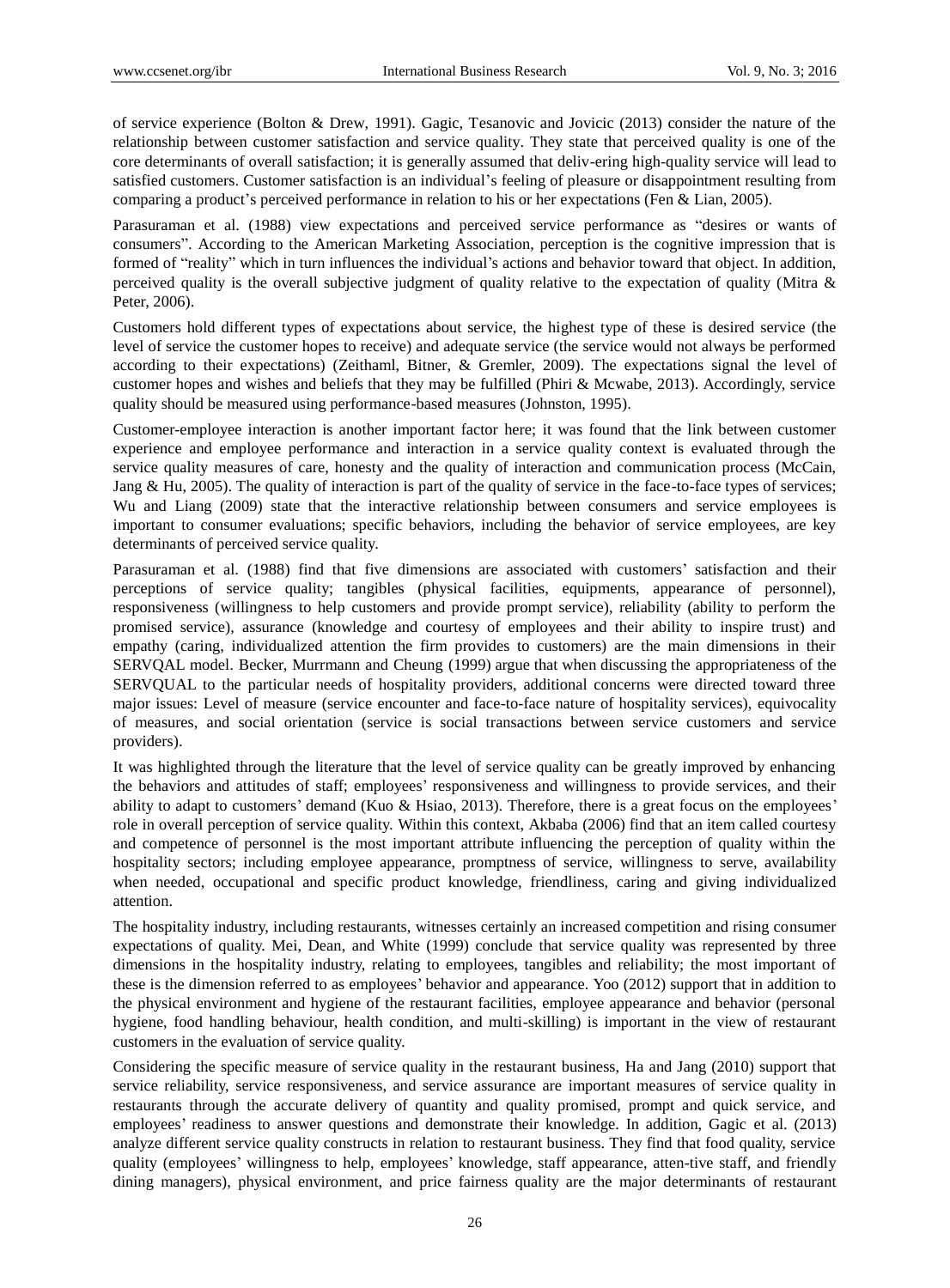#### service quality.

Becker et al. (1999) develop a set of items to measure service quality considering the nature of the hospitality industry and its universal context; those items are related to the behavior of food servers rather than the managerial process of quality assurance. They suggest accommodation (server's attentiveness to special needs), sanitation (server's cleanness of appearance and hygiene), product knowledge (server knowledge about menu items and ability to explain them), entertainment (server's friendliness and entertaining behavior), professionalism (server's demonstration of ability to interact with guests correctly and privacy respect), and cordiality (servers'smile, eye contact and comfortable manners).

Hence, the conceptual frame of service quality and service performance is widely studied (Parasuraman et al., 1988; Teas, 1993; Gronroos, 1994; Kang & James, 2004; Kumar, Batista, & Maull, 2011), however, Becker et al. (1999) allege for well identified, precise, actionable standards for measuring service performance in the cross-cultural context.

Carrillat et al. (2007) state that the validity of quality measures of services quality varies depending on different cultural contexts. This is because differences in national culture or language require a modification of their items and in how respondents perceive the model under investigation. Becker et al. (1999) reach results that support the assumption that customers' service expectations differ as a result of customers' cultural orientation. In addition, Furrer, Liu, and Sudharshan (2000) emphasize on the need to consider cultural and social aspects of customers when investigating their perceptions of service quality.

The work of the present study is believed to add to the body of research about tourists' perception of food service quality. It shed the light on cultural effects on tourists' perception within the Jordanian/Arabic service context. It was carried out in Jordan (a Middle Eastern country), where work-related practices are expected to be different from those taking place in the West. To the best of researchers' knowledge, this study can be the first one that explores cultural impact on tourists' perception of food service quality factors. The impact of culture on these factors might be established before in Becker et al. (1999) study. However, the reexamination of these factors increases their generalization and their usability in a worldwide manner.

#### *1.2 The Impact of Culture on Tourists'Perception*

It is believed that the growing trend of business activities and globalization provides an appealing reason for considering culture influence on consumers' behavior (Maheswaran & Shavitt, 2000; Mooij, 2010). The true meaning of culture is still a matter of debate among scholars. According to Schneider and Barsoux (2003), anthropologists developed more than 164 definitions for culture. Nevertheless, due to the comprehensive and evolving nature of culture; it is still hard to propose an exact meaning of it. However, different definitions of culture revealed common facts about it; among others culture is a number of values shared within a group of people. One of the best known and most influential scholars in culture is Geert Hofestede. He defines culture as "the collective programming of mind" (Hofestede, 1980, p. 25). It was argued by Mwaura, Sutton, and Roberts (1998) that Hofestede's definition of culture is the most cited one in the literature. In view of that, Hofestede's definition was adopted in the present study.

Culture can be visualized as an onion. The core of this onion is composed of values, "the broad tendencies to prefer certain states of affairs over others", which are surrounded by layers of symbols, heroes and rituals. Those layers typify individual's practices that can be seen by outsiders; while their cultural meanings are inconspicuous and depend on interpretations of insiders (Hofstede & Hofstede, 2005).

To achieve a better understanding of cultural meanings for different nations, some aspects of culture were developed into measurable dimensions (Hofstede & Hofstede, 2005). Since fifty years, a large number of national culture dimensions have been developed by many sociologists, anthropologists and social-psychologists (Pizam, 1993). Among these dimensions, Hofestede's dimensions were used as a paradigm in 274 cases within different disciplines (Søndergaard, 1994). Till these days, Hofestede's cultural dimensions are still used by many researchers including Humphreys (1996), Harvey (1997), Schermerhorn and Bond (1997), Furrer et al. (2000), Robins and Stylianou (2001), Chang (2003), Kanousi (2005), M. Tawakoli and A. Tawakoli (2010), Park (2011), Baker, Meyer, and Chebat (2013) and Mazanec, Crotts, Gursoy, and Lu (2015). Such intensive and continuous use of Hofestede's dimensions shows the reliability, validity and importance of Hofestede work in understanding culture and its impact on human practices.

Based on different studies, Hofestede (1980, 1991, & 2001) identify, in an empirical manner a group, of national cultural dimensions. These are Individualism vs. Collectivism, Masculinity vs. Femininity, Uncertainty avoidance, Power Distance and Long Term vs. Short Term Orientation. Furthermore, results of Hofestede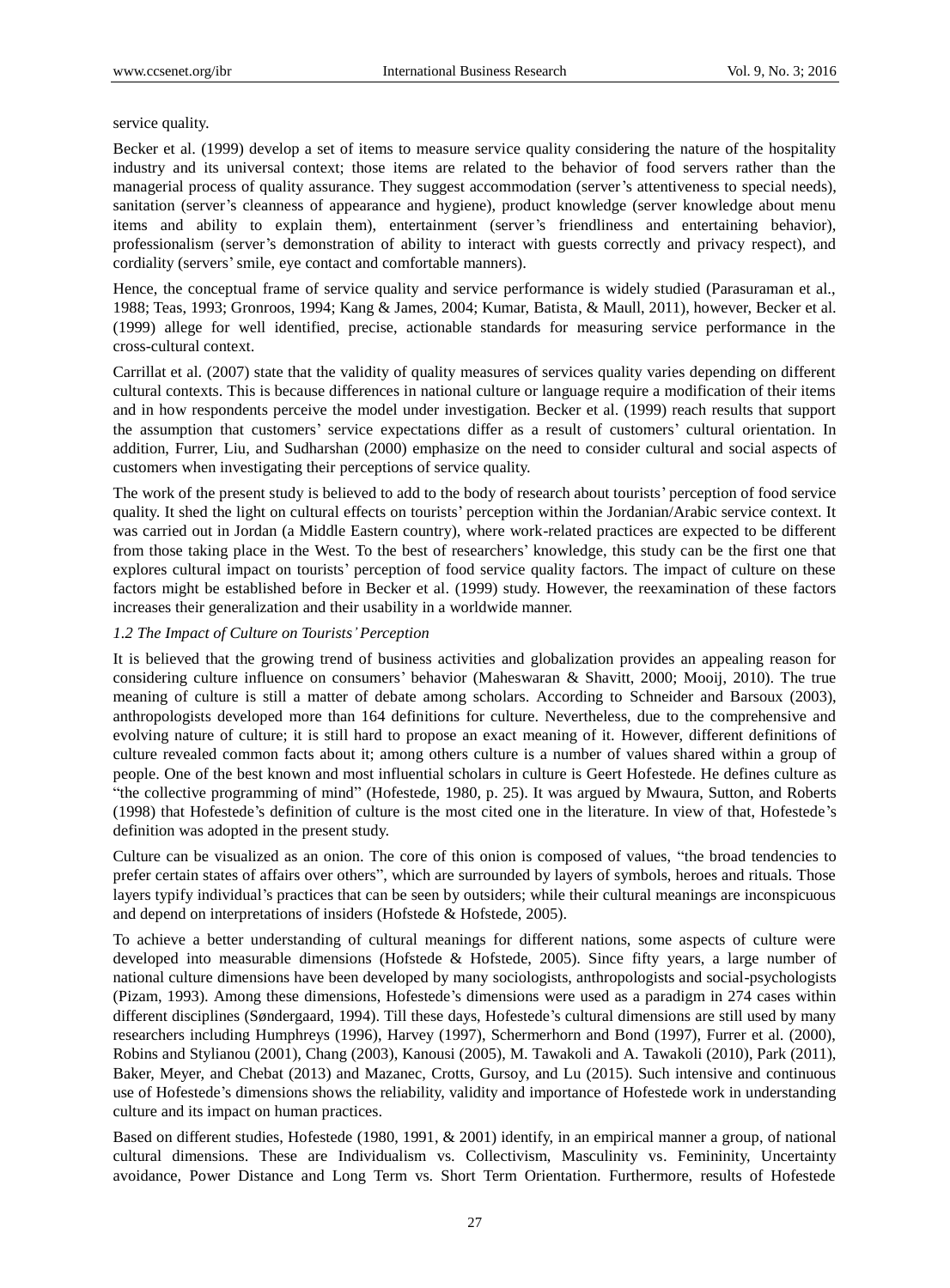aforementioned studies were used to group cultures of different nations into clusters. For each of these clusters work-related and managerial practices were identified.

There is common fact about culture that it plays as a mechanism to guide individuals' behavior by controlling their values, thoughts and beliefs (Pizam, 1993). According to Griffith (2002), many psychological and behavioral theories (e.g. social cognition models) assert that people perceptions of social environment must be considered in any trial to understand their behavior. The current study does so by exposing the effect of culture on tourists' perceptions and expectations of PPRS. It is established that customers from different cultures tend to be involved in different comparative behaviors and have different expectations of services (Schutte & Ciarlante, 1998; Patterson & Smith, 2001; Dunn, 2015).

In addition, the influence of culture on individuals' behavior was confirmed by many studies which investigate different types of behaviours including management and leadership (e.g. Winch, Millar & Clifton, 1997; Testa, 2004; Moussetis, 2005; Lee, Scandura, & Sharif, 2014), service encounter (e.g. Winsted, 1997; Donthu & Yoo, 1998; Furrer et al., 2000; Sizoo, Plank, Iskat & Serrie, 2005; Zopiatis, Constanti, & Theocharous, 2014), food handlers' attitude and knowledge (e.g. Toh & Birchenough, 2000; Harris, Murphy, DiPietro, & Rivera, 2015), consumer behavior and perceptions (e.g. Pullman, Verman & Goodale, 2001; Mattila & Patterson, 2004; Torres, Fu & Lehto, 2014; Dunn, 2015) and tourist behaviour and satisfaction (e.g. Pizam & Sussmann, 1995; Becker et al., 1999; Barutcu, Dogan, & Unguren, 2011; Moital, Dias, & Machado, 2013). The present research took place in Jordan within the Arabic/Middle Eastern context where job-related practices of food service employees and their impact on customers' satisfaction are expected to be different from those in the West. Also, the current study involves tourists from six cultural groups from different nationalities which are more diversified if compared to previous studies.

#### **2. Methods**

The influence of national culture on perceived performance of restaurants in Petra city is examined empirically; this approach is justified because there are sufficient numbers of tourists from different nationalities visiting Jordan as a whole and Petra in particular. In 2014, 443,536 tourists visited Jordan, most of them (93.6%) were non-Jordanians and came from different cultural groups including European countries (58.4%), Asian and pacific countries (23%), American countries (11.5%) other Arabic countries (6.5%) and African countries (0.5%) (Jordanian Ministry of Tourism & Antiquities [JMTA], 2015).

The quantitative data were collected by self-administrated questionnaire developed by Becker et al. (1999). The adopted questionnaire is believed to be a suitable data collection tool, because it was developed in a robust and long process that considered the cultural aspect as well as a set of well-defined restaurant service quality measures. The preliminary stages in the development of the instrument by Becker et al. (1999) were conducted using four focus groups considering multiple cultural backgrounds of participants. Participants in each of the four focus groups were asked to identify specific server behaviors that they associate with quality service in restaurants. Then, the questionnaire was pilot tested in two rounds. First, it was pilot tested on a convenience sample in china. While in the second round, another pilot test was conducted in the United States. After that, two additional focus group discussions were conducted and new scale items were added and several items based on those identified during the pilot studies. Finally, the questionnaire was subject to an exploratory factor analysis to purify its dimensions and to ensure their validity.

The current study's questionnaire comprised two main parts. The first part includes 25 items that measure how tourists perceive restaurant's performance in terms of certain quality elements (servers' accommodation, sanitation, product knowledge, entertainment, professionalism, and cordiality), using a five point scale where  $1 =$ 'Strongly disagree', 2 = 'Disagree' 3 = 'Neither agree nor disagree' 4 = 'agree' and 5 = 'Strongly disagree'. The items cover the main elements representing the quality of restaurants' services developed by previously mentioned focus groups. The second part of the questionnaire was developed to collect information about the demographic characteristics of respondents (gender, age & nationality). Among these variables, the nationality is used in testing study's hypotheses that examine the variability of PPRS among tourists who belong to different cultural groups. Furthermore, information extracted by this part enables the development of a description of the research sample.

The questionnaire was pilot tested; there was no need for adjustments to be made to the structure or terminology. Subsequently, it was completed by 155 tourists from different nationalities who had a meal experience in one of the Petra restaurants, using convenience sampling, which is recommended when the research populations cannot be easily listed. Using the Statistical Package for Social Science (SPSS), some statistical analyses were carried out to achieve the present research objectives. These include internal consistency test (Crombach's alpha) which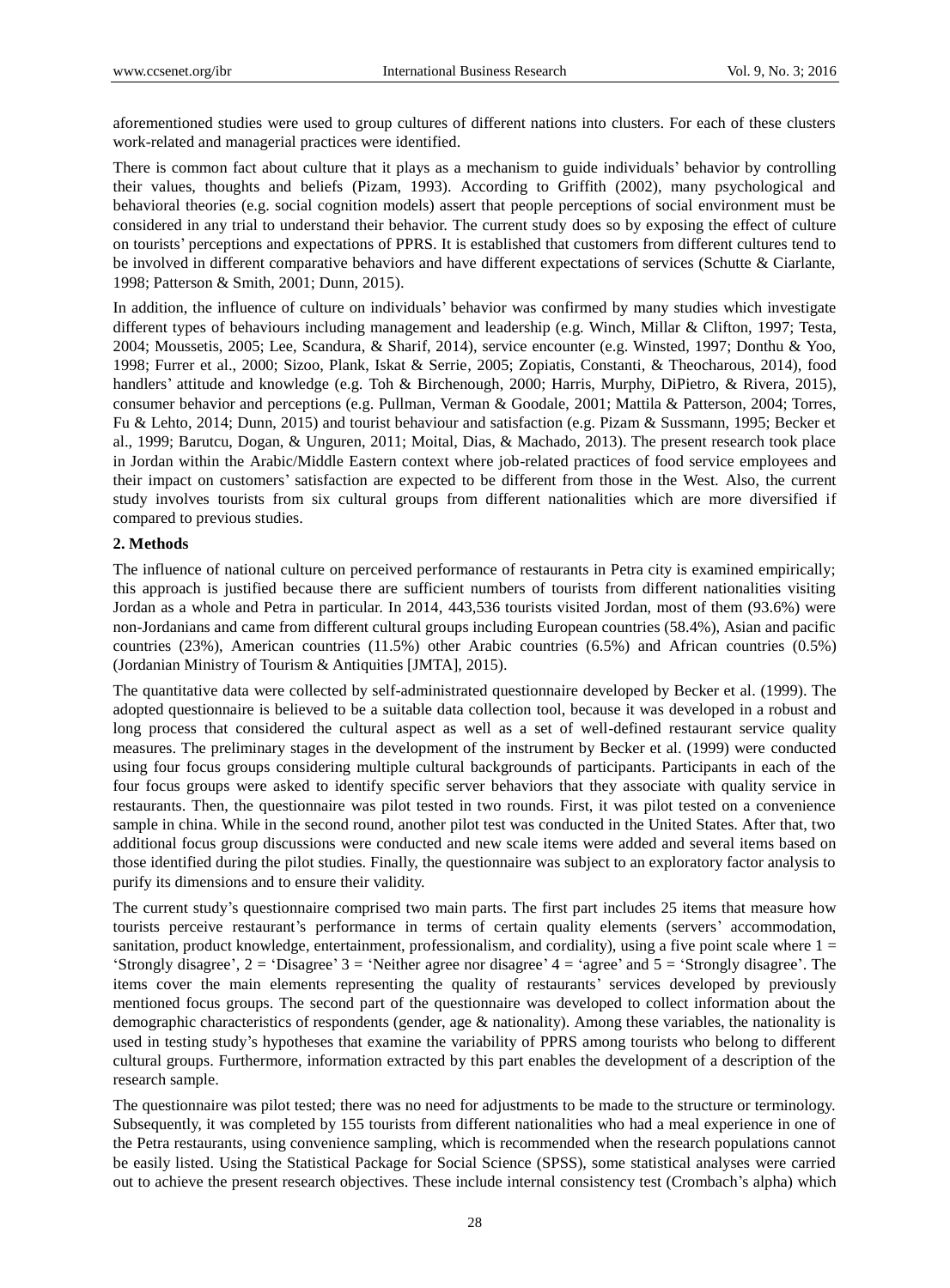confirmed that study's instrument reliability was good (Cronbach's alpha > 0.7) (Cavana, Delahye, & Sekran, 2000). Analysis of frequencies delineated the sample profile then One Way ANOVA was used to test the hypotheses; which was followed by descriptive statistics for a better understanding of tourists' perception of restaurants service quality.

## *2.1 Study's Hypotheses*

To examine the impact of national culture on tourists' perception of restaurant employees' performance, six hypotheses were developed. These research hypotheses interrelate the constructs of restaurant employees' perceived performance (dependant variables) with the tourist nationality as an indicator of their national culture (independent variable). The following are the study's hypotheses:

Hypothesis 1:

H0: there is no significant difference in the perception of Accommodation traits of restaurant employees' performance between tourists from different national culture groups.

H1: there is a significant difference in the perception of Accommodation traits of restaurant employees' performance between tourists from different national culture groups.

### Hypothesis 2:

H0: there is no significant difference in the perception of Sanitation traits of restaurant employees' performance between tourists from different national culture groups.

H1: there is a significant difference in the perception of Sanitation traits of restaurant employees' performance between tourists from different national culture groups.

### Hypothesis 3:

H0: there is no significant difference in the perception of product knowledge traits of restaurant employees' performance between tourists from different national culture groups.

H1: there is a significant difference in the perception of product knowledge traits of restaurant employees' performance between tourists from different national culture groups.

Hypothesis 4:

H0: there is no significant difference in the perception of entertainment traits of restaurant employees' performance between tourists from different national culture groups.

H1: there is a significant difference in the perception of entertainment traits of restaurant employees' performance between tourists from different national culture groups.

## Hypothesis 5:

H0: there is no significant difference in the perception of professionalism traits of restaurant employees' performance between tourists from different national culture groups.

H1: there is a significant difference in the perception of professionalism traits of restaurant employees' performance between tourists from different national culture groups.

Hypothesis 6:

H0: there is no significant difference in the perception of cordiality traits of restaurant employees' performance between tourists from different national culture groups.

H1: there is a significant difference in the perception of cordiality traits of restaurant employees' performance between tourists from different national culture groups.

#### **3. Results**

## *3.1 Sample Profile*

This section presents the descriptive analysis of the participants' demographic characteristics including gender, nationality, age and times of visit to Petra. The frequency and percentage distributions of these characteristics are provided in Table 1 and discussed below.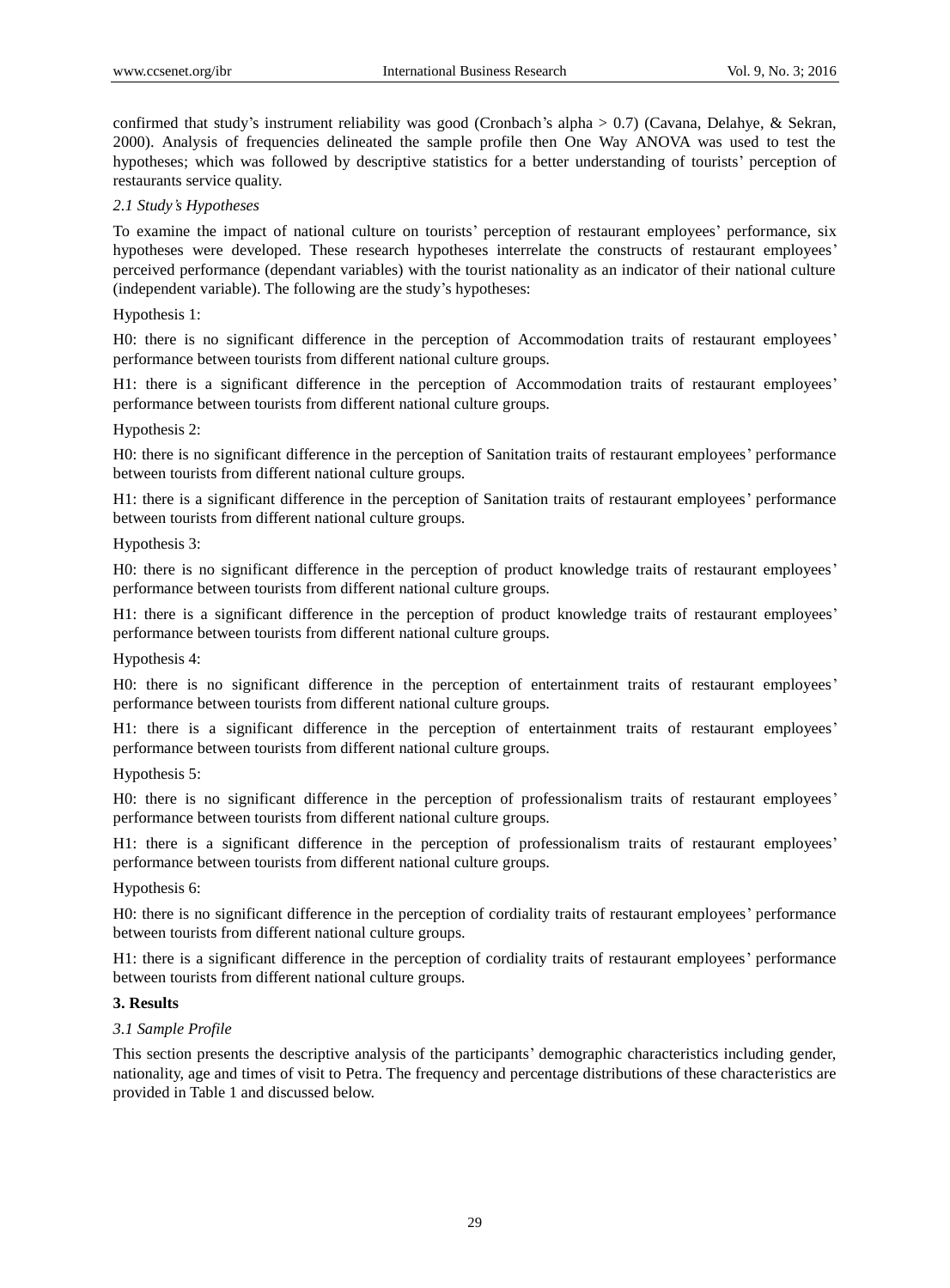| Characteristics | Group              | Frequency | Percent |
|-----------------|--------------------|-----------|---------|
|                 | Male               | 68        | 43.9%   |
| Gender          | Female             | 87        | 56.1%   |
|                 | Total              | 155       | 100%    |
|                 | Less than 25 years | 9         | 5.8%    |
|                 | $25-35$ years      | 34        | 21.9%   |
|                 | $36-45$ years      | 23        | 14.8%   |
| Age             | $46-55$ years      | 27        | 17.4%   |
|                 | Over 55 years      | 62        | 40%     |
|                 | Total              | 155       | 100%    |
|                 | Anglo              | 37        | 23.9%   |
|                 | North European     | 32        | 20.6%   |
|                 | Asian              | 54        | 34.8%   |
| Cultures        | South American     | 10        | 6.5%    |
|                 | East Europe        | 10        | 6.5%    |
|                 | South European     | 12        | 7.7%    |
|                 | Total              | 155       | 100%    |
|                 | First time         | 139       | 89.7%   |
| Visit times     | I came before      | 16        | 10.3%   |
|                 | Total              | 155       | 100%    |

Table 1. Characteristics of tourists participated in this study

The sample is divided into two fairly equal subgroups according to the gender of participants: Male (43.9%) and female (56.1%). Amazingly, only 10.3% of the respondents came to Petra before while others (89.7%) it was their first time to visit Petra. The sample was biased towards the elder age group with 72.3% of the respondents being aged over 36 years, while the remaining 27.7% of the tourists were less than 35 years of age, indicating a tendency for elder tourists to visit Petra more than young ones, close to the nationality distribution by region of visitors to Jordan, European countries (58.4%), Asian and pacific countries (23%), American countries (11.5%) (JMTA, 2015); A large group of participants 54 (34.8%) were Asians with 37 (23.9%) belonging to the Anglo-Saxons culture group, 32 (20.6%) from northern Europe countries, 12 (7.7%) from southern Europe countries, 10 (6.5%) from eastern European countries and another 10 (6.5%) from South America. In general, the demographic characteristics of the sample were consistent with those found in a previous research by Alhelalat (2010) and those collected by Petra Archeological Park (PAP) and were accessed by personal communication lately. The closeness of the current study's sample characteristics to those collected before by Jordanian tourism authorities and other authors confirmed the degree to which the study's sample is representative.

#### *3.2 Hypotheses Testing*

As aforementioned, a series of hypotheses were developed to investigate the influence of national culture on tourists' perception of restaurant service performance. Each of these hypotheses was developed to examine the difference in perceptions for each of the restaurant perceived performance constructs between more than two cultural groups of tourists. To test these hypotheses, one-way ANOVA analysis of variance was used. The results of ANOVA analysis of factors composing tourists' perception of restaurant service performance are provided in Table 2.

| <b>Variable</b>      | Group          | Mean | SD   | F     | df | Sing. | Eta square     |
|----------------------|----------------|------|------|-------|----|-------|----------------|
| <b>Accommodation</b> |                |      |      |       |    |       |                |
| Cultures             | Anglo          | 4.08 | 0.59 | 0.770 | 5  | 0.57  | $\blacksquare$ |
|                      | North European | 4.20 | 0.56 |       |    |       |                |
|                      | Asian          | 4.10 | 0.61 |       |    |       |                |
|                      | South American | 3.73 | 1.38 |       |    |       |                |
|                      | East European  | 4.28 | 0.64 |       |    |       |                |
|                      | South European | 4.03 | 0.93 |       |    |       |                |
| <b>Sanitation</b>    |                |      |      |       |    |       |                |
| Cultures             | Anglo          | 4.67 | 0.57 | 2.86  | 5  | 0.017 | 0.091          |

Table 2. One-way ANOVA results of study's dimensions depending on the culture variable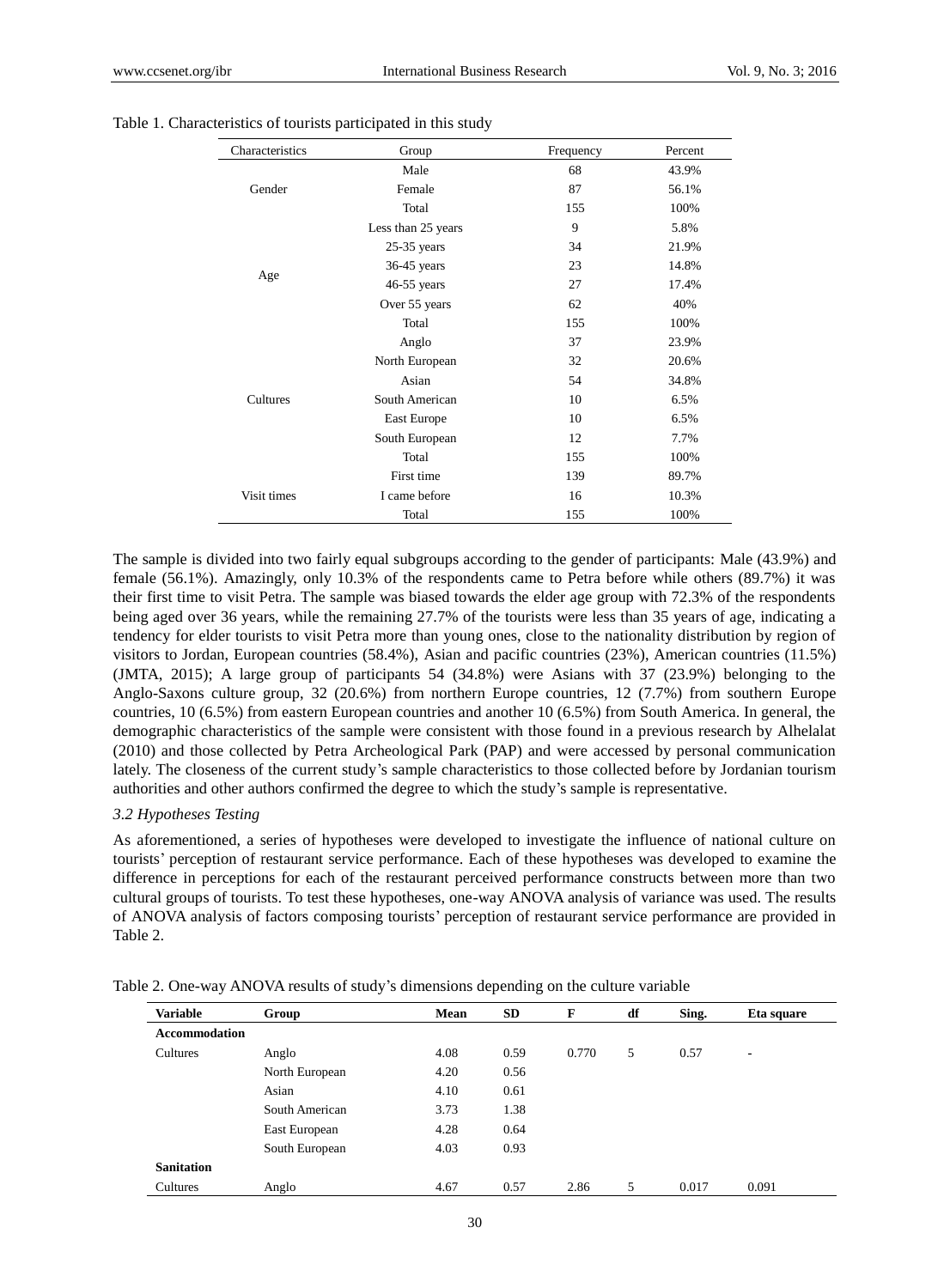|                        | North European | 4.45 | 0.61 |       |   |       |       |
|------------------------|----------------|------|------|-------|---|-------|-------|
|                        | Asian          | 4.40 | 0.51 |       |   |       |       |
|                        | South American | 4.05 | 0.79 |       |   |       |       |
|                        | East European  | 4.00 | 0.88 |       |   |       |       |
|                        | South European | 4.25 | 081  |       |   |       |       |
| Knowledge              |                |      |      |       |   |       |       |
| Cultures               | Anglo          | 3.60 | 1.08 | 2.708 | 5 | 0.023 | 0.092 |
|                        | North European | 4.11 | 0.69 |       |   |       |       |
|                        | Asian          | 3.47 | 0.79 |       |   |       |       |
|                        | South American | 3.72 | 1.65 |       |   |       |       |
|                        | East European  | 4.22 | 1.00 |       |   |       |       |
|                        | South European | 3.20 | 1.15 |       |   |       |       |
| <b>Entertainment</b>   |                |      |      |       |   |       |       |
| <b>Cultures</b>        | Anglo          | 3.42 | 0.82 | 4.559 | 5 | 0.001 | 0.14  |
|                        | North European | 4.25 | 0.69 |       |   |       |       |
|                        | Asian          | 3.65 | 0.83 |       |   |       |       |
|                        | South American | 3.84 | 0.34 |       |   |       |       |
|                        | East European  | 4.24 | 0.93 |       |   |       |       |
|                        | South European | 3.30 | 082  |       |   |       |       |
| <b>Professionalism</b> |                |      |      |       |   |       |       |
| Cultures               | Anglo          | 4.15 | 0.74 | 1.606 | 5 | 0.163 |       |
|                        | North European | 4.39 | 052  |       |   |       |       |
|                        | Asian          | 4.17 | 0.66 |       |   |       |       |
|                        | South American | 4.02 | 0.98 |       |   |       |       |
|                        | East European  | 4.62 | 0.39 |       |   |       |       |
|                        | South European | 3.95 | 0.97 |       |   |       |       |
| <b>Cordiality</b>      |                |      |      |       |   |       |       |
| Cultures               | Anglo          | 4.49 | 0.50 | 1.528 | 5 | 1.62  |       |
|                        | North European | 4.45 | 050  |       |   |       |       |
|                        | Asian          | 4.25 | 0.55 |       |   |       |       |
|                        | South American | 3.89 | 1.10 |       |   |       |       |
|                        | East European  | 4.32 | 0.55 |       |   |       |       |
|                        | South European | 4.48 | 1.08 |       |   |       |       |
|                        |                |      |      |       |   |       |       |

Result shown in the table above divide RSPP factors into two groups based on the variation of their scores dependency on national culture variable. Within the first group a statistically significant difference was found in tourists' perception of sanitation: F  $(5,142) = 2.866$ , product knowledge: F  $(5,133) = 2.719$ , and entertainment: F  $(5,139) = 4.559$ , for all national groups. These results support the alternative hypothesis and reject the null one of hypotheses 2, 3 and 4. Furthermore, Table 2 shows the Eta squared values that identify the effect size of previously mentioned significant differences. These eta squared values indicate that the actual difference in mean scores between different national culture groups for entertainment (14%) was large and moderate for both product knowledge (9.2%) and sanitation (9.1%), this according to the guide lines of Cohen (1988).

In the other group there was no statistically significant difference found in tourists' perception of accommodation: F (5, 132) = 0.77, professionalism: F (5,137) = 1.606, and cordiality: F (5,130) = 1.628, for all national groups. These results support the null hypothesis and reject the alternative one of hypotheses 1, 5 and 6.

However, in spite that ANOVA test (Table 2) shows some factors had no significant variance in their aggregate scores (factors tested in hypotheses 1, 5  $\&$  6); there is still a chance that these factors are perceived in different way across cultures. In other words, cultures may give the equal importance relatively to certain factors but do not necessarily perceive them in a similar way. Accordingly, for deeper investigation, a break down analysis was carried out on means of items composing the study's dimensions. The means of each of these items were compared separately across different cultural groups. Results of this comparison are shown in Table 3 below.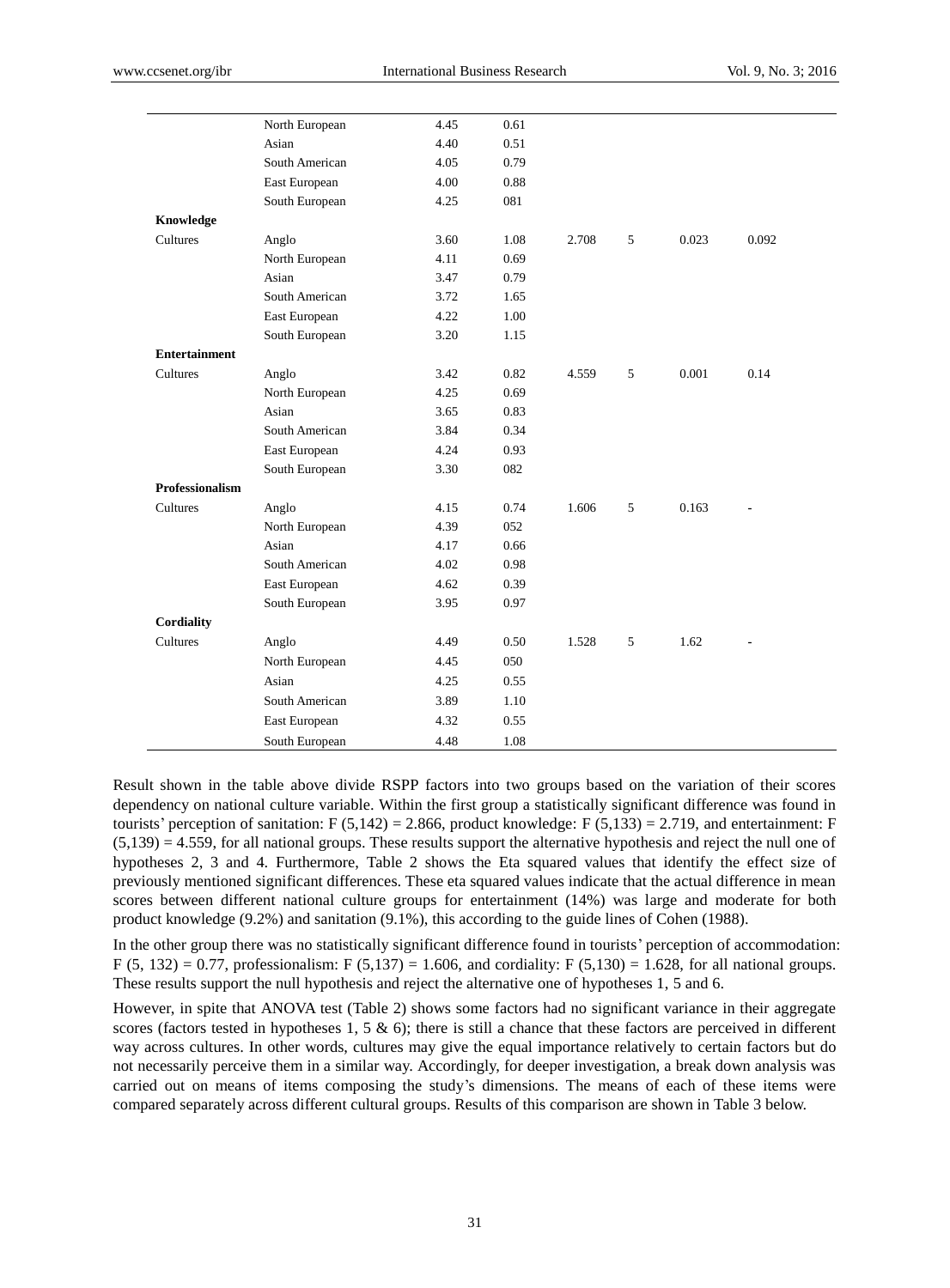# Table 3. Descriptive statistics of statements for all factors of RSPP

|                       |                                                | Anglo-Saxons |           |      | North     |      | Asians    |      | South     |                | East |           | South |  |
|-----------------------|------------------------------------------------|--------------|-----------|------|-----------|------|-----------|------|-----------|----------------|------|-----------|-------|--|
| Factors' Items<br>No. |                                                |              |           |      | Europeans |      |           |      | Americans | Europeans      |      | Europeans |       |  |
|                       |                                                | М            | <b>SD</b> | М    | <b>SD</b> | М    | <b>SD</b> | М    | <b>SD</b> | М              | SD   | M         | SD    |  |
|                       | Factor 1: Accommodation                        |              |           |      |           |      |           |      |           |                |      |           |       |  |
|                       | The server provides for                        |              |           |      |           |      |           |      |           |                |      |           |       |  |
| $\mathbf{1}$          | the customer's special                         | 4.38         | 0.79      | 4.52 | 0.5       | 4.17 | 0.69      | 3.8  | 1.13      | 4.3            | 1.25 | 3.92      | 0.99  |  |
|                       | needs when asked                               |              |           |      |           |      |           |      |           |                |      |           |       |  |
| 2                     | The server attends to                          |              |           |      |           | 4.07 | 0.74      | 3.8  | 1.47      | 4.4            | 0.84 | 3.92      | 1.16  |  |
|                       | special customer needs<br>without being asked  | 3.77         | 0.87      | 4.1  | 0.83      |      |           |      |           |                |      |           |       |  |
|                       | The<br>server                                  |              |           |      |           |      |           |      |           |                |      |           |       |  |
|                       | accommodates special                           |              |           |      |           |      |           |      |           |                |      |           |       |  |
| 3                     | of<br>requests<br>the                          | 3.94         | 0.78      | 4.03 | 0.79      | 4.06 | 0.74      | 3.8  | 1.13      | 4.44           | 0.72 | 4         | 1.12  |  |
|                       | customer                                       |              |           |      |           |      |           |      |           |                |      |           |       |  |
|                       | The server is sensitive                        |              |           |      |           |      |           |      |           |                |      |           |       |  |
| 4                     | to the customer's mood                         | 4.03         | 0.98      | 4.27 | 0.78      | 4.13 | 0.83      | 3.8  | 1.54      | 4.3            | 0.82 | 4.33      | 0.98  |  |
|                       | The server stops by                            |              |           |      |           |      |           |      |           |                |      |           |       |  |
| 5                     | frequently to check for                        | 4.06         | 0.87      | 4.24 | 0.78      | 4.1  | 0.91      | 3.67 | 1.65      | 4.1            | 1.1  | 4         | 1.12  |  |
|                       | additional<br>customer                         |              |           |      |           |      |           |      |           |                |      |           |       |  |
|                       | needs                                          |              |           |      |           |      |           |      |           |                |      |           |       |  |
|                       | Overall mean                                   | 4.03         |           | 4.23 |           | 4.1  |           | 3.77 |           | 4.3            |      | 4.03      |       |  |
|                       | Factor 2: Sanitation                           |              |           |      |           |      |           |      |           |                |      |           |       |  |
| 6                     | The server's hair is                           | 4.73         | 0.56      | 4.4  | 0.77      | 4.56 | 0.5       | 4.1  | 0.73      | 3.6            | 1.57 | 4.42      | 0.79  |  |
|                       | neat and well groomed                          |              |           |      |           |      |           |      |           |                |      |           |       |  |
| $\tau$                | The server's hair is                           | 4.7          | 0.57      | 4.52 | 0.62      | 4.44 | 0.53      | 4.1  | 0.87      | 4.4            | 0.69 | 4.5       | 0.9   |  |
|                       | clean and restrained<br>The server's nails and |              |           |      |           |      |           |      |           |                |      |           |       |  |
| 8                     | hands<br>well<br>are                           | 4.64         | 0.65      | 4.5  | 0.9       | 4.32 | 0.7       | 4.1  | 0.87      | 4.4            | 0.84 | 4.08      | 0.99  |  |
|                       | manicured                                      |              |           |      |           |      |           |      |           |                |      |           |       |  |
|                       | server<br>avoids<br>The                        |              |           |      |           |      |           |      |           |                |      |           |       |  |
| 9                     | touching the surface of                        | 4.62         | 0.68      | 4.39 | 0.76      | 4.28 | 0.62      | 3.9  | 0.99      | 3.6            | 1.57 | 4         | 1.2   |  |
|                       | eating utensils                                |              |           |      |           |      |           |      |           |                |      |           |       |  |
|                       | Overall mean                                   | 4.67         |           | 4.45 |           | 4.4  |           | 4.05 |           | $\overline{4}$ |      | 4.25      |       |  |
|                       | Factor 3: Product knowledge                    |              |           |      |           |      |           |      |           |                |      |           |       |  |
| 10                    | The server explains                            | 3.89         | 1.21      | 4.41 | 0.73      | 3.57 | 0.9       | 3.8  | 1.68      | 4.4            | 0.96 | 3.25      | 1.48  |  |
|                       | menu item ingredients                          |              |           |      |           |      |           |      |           |                |      |           |       |  |
| 11                    | The server thoroughly                          | 3.68         | 1.14      | 4.21 | 0.77      | 3.5  | 0.92      | 3.6  | 1.71      | 4.3            | 1.16 | 3.5       | 1.24  |  |
|                       | explains menu specials                         |              |           |      |           |      |           |      |           |                |      |           |       |  |
|                       | The server explains                            |              |           |      |           |      |           |      |           |                |      |           |       |  |
| 12                    | how menu items are                             | 3.36         | 1.02      | 4.13 | 1.04      | 3.3  | 0.95      | 3.7  | 1.63      | 4.2            | 1.13 | 2.5       | 1.44  |  |
|                       | prepared or cooked                             |              |           |      |           |      |           |      |           |                |      |           |       |  |
| 13                    | The server assists the<br>customer in deciding |              |           | 3.93 |           |      | 0.85      |      |           | $\overline{4}$ |      |           |       |  |
|                       | what to order                                  | 3.44         | 1.16      |      | 0.88      | 3.48 |           | 3.7  | 1.63      |                | 1.15 | 3         | 1.26  |  |
|                       | The server clarifies any                       |              |           |      |           |      |           |      |           |                |      |           |       |  |
|                       | uncertainty about food                         |              |           |      |           |      |           |      |           |                |      |           |       |  |
| 14                    | items listed on the                            | 3.91         | 1.14      | 4.1  | 0.81      | 3.6  | 0.98      | 3.8  | 1.68      | 4.2            | 0.91 | 3.42      | 1.08  |  |
|                       | menu                                           |              |           |      |           |      |           |      |           |                |      |           |       |  |
|                       | Overall mean                                   | 3.65         |           | 4.15 |           | 3.49 |           | 3.72 |           | 4.22           |      | 3.13      |       |  |
|                       | Factor 4: Entertainment                        |              |           |      |           |      |           |      |           |                |      |           |       |  |
|                       | The server entertains                          |              |           |      |           |      |           |      |           |                |      |           |       |  |
| 15                    | the<br>customers<br>with                       | 2.91         | 1.07      | 4.16 | 0.93      | 3.23 | 1.16      | 3.7  | 1.56      | 3.9            | 1.52 | 2.75      | 1.13  |  |
|                       | jokes and stories                              |              |           |      |           |      |           |      |           |                |      |           |       |  |
| 16                    | The server provides                            | 3.82         | 1.1       | 4.32 | 0.87      | 3.69 | 1.14      | 3.7  | 1.56      | 4.3            | 1.16 | 3.67      | 1.55  |  |
|                       | friendly conversation                          |              |           |      |           |      |           |      |           |                |      |           |       |  |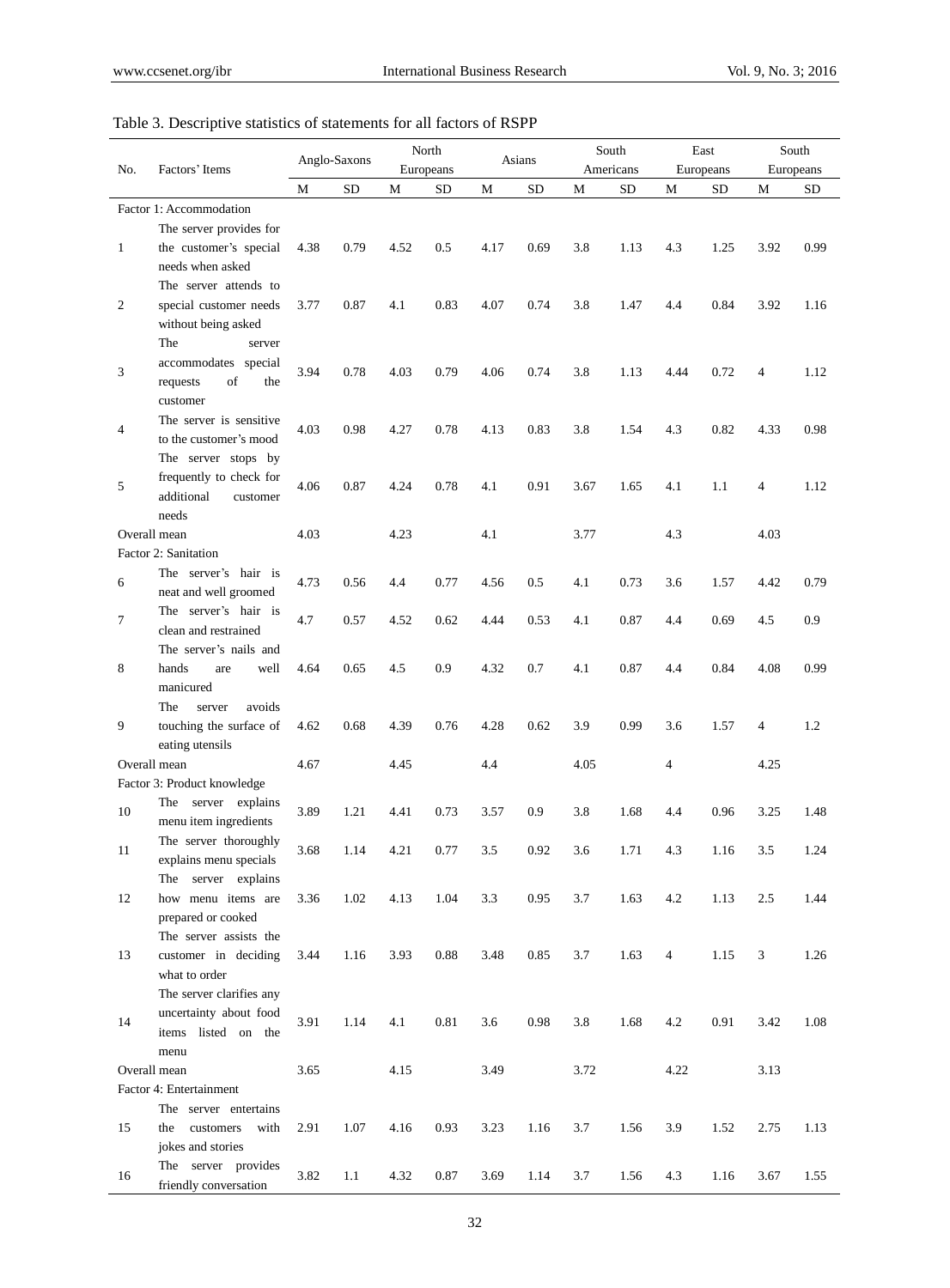|              | The server behaves in a                                                            |      |              |      |      |      |              |                |      |      |      |      |      |
|--------------|------------------------------------------------------------------------------------|------|--------------|------|------|------|--------------|----------------|------|------|------|------|------|
| 17           | way that entertains the<br>customer                                                | 3.24 | 1.06         | 4.23 | 0.8  | 3.65 | 1.08         | 3.7            | 1.56 | 4.1  | 1.19 | 3.17 | 1.03 |
| 18           | When dining<br>alone,<br>server spends<br>more<br>time conversing with<br>customer | 3.34 | 1.28         | 4.23 | 0.8  | 3.76 | $\mathbf{1}$ | $\overline{4}$ | 1.05 | 4.3  | 1.05 | 3.08 | 1.31 |
| 19           | The server behaves in a<br>casual manner                                           | 4.03 | 1.08         | 4.37 | 0.76 | 3.96 | 0.82         | 4.1            | 1.1  | 4.6  | 0.51 | 3.83 | 0.83 |
|              | Overall mean                                                                       | 3.46 |              | 4.26 |      | 3.65 |              | 3.84           |      | 4.24 |      | 3.3  |      |
|              | Factor 5: Professionalism                                                          |      |              |      |      |      |              |                |      |      |      |      |      |
| 20           | The server knows when<br>the customer does not<br>want to be bothered              | 4.29 | 0.98         | 4.33 | 0.75 | 4.15 | 0.83         | 3.9            | 1.1  | 4.6  | 0.51 | 3.67 | 1.49 |
| 21           | The server does not<br>interrupt<br>customers<br>conversing<br>among<br>themselves | 3.79 | $\mathbf{1}$ | 4.27 | 0.64 | 4.15 | 0.78         | 4.1            | 1.1  | 4.6  | 0.69 | 3.75 | 1.13 |
| 22           | When appropriate, the<br>server speeds up the<br>pace of the service               | 4.06 | 1.02         | 4.39 | 0.68 | 4.06 | 0.82         | 4.1            | 0.73 | 4.5  | 0.7  | 4.08 | 0.99 |
| 23           | The server allows the<br>customer opportunity<br>for privacy                       | 4.64 | 0.63         | 4.65 | 0.55 | 4.41 | 0.71         | 4              | 1.24 | 4.8  | 0.42 | 4.33 | 0.77 |
|              | Overall mean                                                                       | 4.19 |              | 4.41 |      | 4.19 |              | 4.02           |      | 4.62 |      | 3.95 |      |
|              | Factor 6: Cordiality                                                               |      |              |      |      |      |              |                |      |      |      |      |      |
| 24           | The server smiles when<br>greeting the customer                                    | 4.56 | 0.69         | 4.58 | 0.62 | 4.28 | 0.73         | $\overline{4}$ | 1.24 | 4.6  | 0.69 | 4.33 | 0.88 |
| 25           | The<br>server<br>makes<br>direct eye contact with<br>the customer                  | 4.62 | 0.79         | 4.65 | 0.55 | 4.31 | 0.74         | 4.1            | 1.1  | 4.6  | 0.96 | 4.5  | 0.79 |
| 26           | The server's clothes are<br>well maintained                                        | 4.08 | 0.59         | 4.21 | 0.55 | 4.1  | 0.61         | 3.73           | 1.38 | 4.29 | 0.64 | 4.85 | 3.14 |
|              | The server's manner                                                                |      |              |      |      |      |              |                |      |      |      |      |      |
| 27           | makes<br>the customer<br>feel comfortable                                          | 4.67 | 0.57         | 4.47 | 0.62 | 4.41 | 0.51         | 4.05           | 0.79 | 4    | 0.89 | 4.25 | 0.81 |
| Overall mean |                                                                                    | 4.48 |              | 4.47 |      | 4.27 |              | 3.97           |      | 4.37 |      | 4.48 |      |

The aforementioned comparison helped in understanding whether national culture affects indirectly some factors by influencing some of their aspects; though there was not a clear impact on them in the aggregate level. The table above depicted clearly how various cultures perceive different factors' items of PPRS. Table 3 results revealed that although tourists from different cultures valued some PPRS dimensions equally, meaningful differences were found in some items composing these dimensions:

-Accommodation: Some of this factor's elements were evaluated differently by cultural groups. For example, Latin cultural groups (South Europeans & South Americans) gave less importance to servers responsiveness to guests' special needs (item 1) and to servers' frequent check of additional needs (item 5) compared to other cultural groups.

-Professionalism: This factor was also evaluated equally (considering the aggregate level) by different cultural groups. However, some of its components were valued unequally by some cultural groups. For example, statements that measure how server avoid bothering customers and respect their privacy (item 20 & item 23) were valued very important by Eastern Europeans more than any other cultural groups.

-Cordiality: Like the previous two factors, some cultural groups were differentiated in their evaluation for some of the cordiality factor's items. For example, while the Eastern Europeans valued strongly servers'smile (item 24) the South Europeans achieved the strongest degree in valuation of servers' clothes well maintaining (item 26).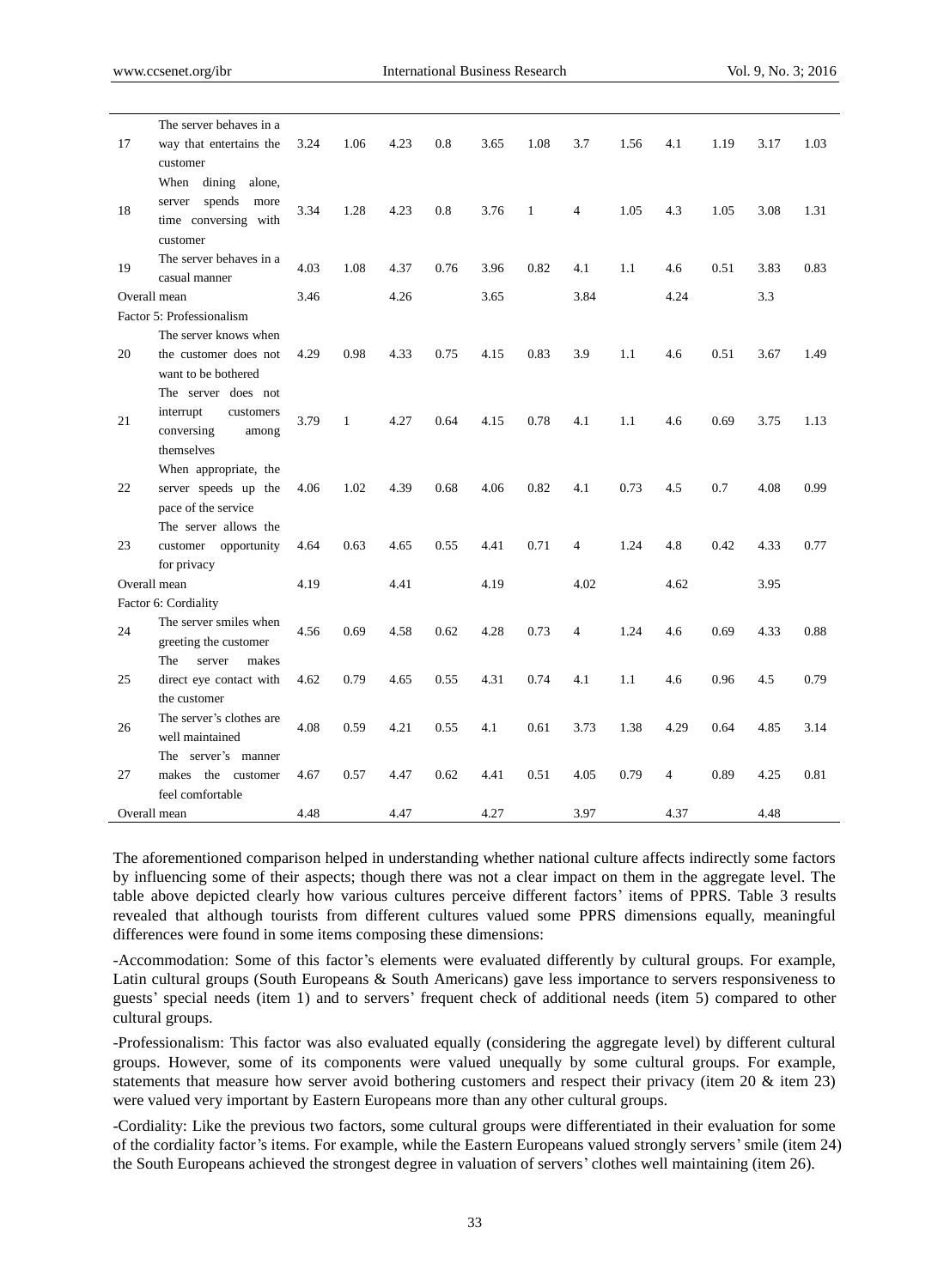#### **4. Discussion**

Results reported by the current study support its general hypothesis that cultural orientation of customers influences their expectations of service. However, the effect of culture on tourists' expectation was direct on some of the service quality factors and indirect on others.

The examination of the previous six hypotheses revealed that national culture has an influence on the PPRS factors canvassed in the current study. However, this influence varies in manner between these factors. Half of these factors (entertainment, product knowledge and sanitation) were affected directly. A significant variance was found in the aggregate scores of these factors due to the effect of national culture. The size of that effect was different for each of these factors. It was moderate for sanitation (9.1%) and product knowledge (9.2%) and large for entertainment (14%).

Entertainment as aforementioned showed the largest variance of tourists' perception as a function of their national culture. However, North and East European groups ranked this dimension higher than other groups. This can be attributed to the age factor. Most of the two groups (54.5% of the North Europeans & 80% of East Europeans) are younger than 35 years old.

Product knowledge is the second dimension in terms of cultural size of impact on it. Again, the North Europeans and Eastern European tourists achieved the highest rank for the product knowledge (food & beverage) provided by restaurants' servers at Petra-Jordan. The main explanation of this phenomenon is that most of the societies within these two cultural groups have high uncertainty avoidance. The uncertainty avoidance dimension revealed to which extent members of a certain culture feel that they are threatened by unknown or ambiguous situation (Hofstede & Hofstede, 2005). Accordingly, people of such cultures are expected to look desperately for information about new places and products. This explanation is justified since most of the sample subjects from both culture (78.1% of the North Europeans & 99.7% of the East Europeans) are visiting Jordan for the first time which represent a new situation for them.

Another factor that showed significant differences between tourists as a function of national culture is sanitation. The ANOVA analysis (Table 2) shows that variation in this dimension is medium (effect size 9.1%) and that all groups showed a relatively similar concern of food safety. This could be due to the growing awareness of food safety issues around the world (Burros, 1997; Käferstein, Motarjemi & Bettcher, 1997; Käferstein & Abdusalam, 1999). However, the South Americans showed the least valuation of many sanitation dimension's items (Table 3).

The other half of factors was affected indirectly. In spite, there was no significant variance found in these variables' scores, some variation was found in the mean scores of elements composing them. Accommodation is one of these factors where tourists valued some if its items unequally. As mentioned before, Latin cultural groups (South Americans & South Europeans) valued most the Accommodation's items (especially item 1  $\&$  5) less than other cultural groups. Latin cultures are considered to be collectivist ones. This implies a relationship between collectivism and Accommodation factor. In Collectivism, people tend to be involved cohesively in groups where everyone look after each other and not to be individualized from others (Hofstede & Hofstede, 2005). The tenor of Collectivism contradicts with content of Accommodation's items; which emphasize in individualizing guests in provided services. This finding consists with what was found in Becker et al. (1999). According to Becker et al. (1999), it was found that U.S.A participants (who are described as highly individualists) valued greatly the items of Accommodation factor in comparison to Hong Kong participants (who are considered to be collectivists).

Professionalism is another variable within the second half of factors mentioned above. Most of items composing professionalism factor were strongly valued by East European tourists (see Table 3). An explanation of this strong valuation is that East Europe societies generally are considered to have high rates in power distance dimension. A closer look to professionalism elements can reveals that the crux of professionalism is very close to essence of power distance dimension. Power distance is defined as "the extent to which the less powerful members of institutions and organizations within a country expect and accept that power is distributed unequally" (Hofstede & Hofstede, 2005, p. 46). In societies where power distance is high, a hierarchically status rules are practiced in real social life and expected. Accordingly, members of such societies believe that others should treat them with respect to their status. For example, a server must respect her/his guest and shall treat her/him in a unobtrusive style.

Similar to the accommodation and professionalism, cordiality was also valued equally as a whole by different tourists. However, there was inequality in the scores of some cordiality elements between some cultural groups. Nevertheless, this inequality was not taking place in a consistent rhythm, which confuses the reading of culture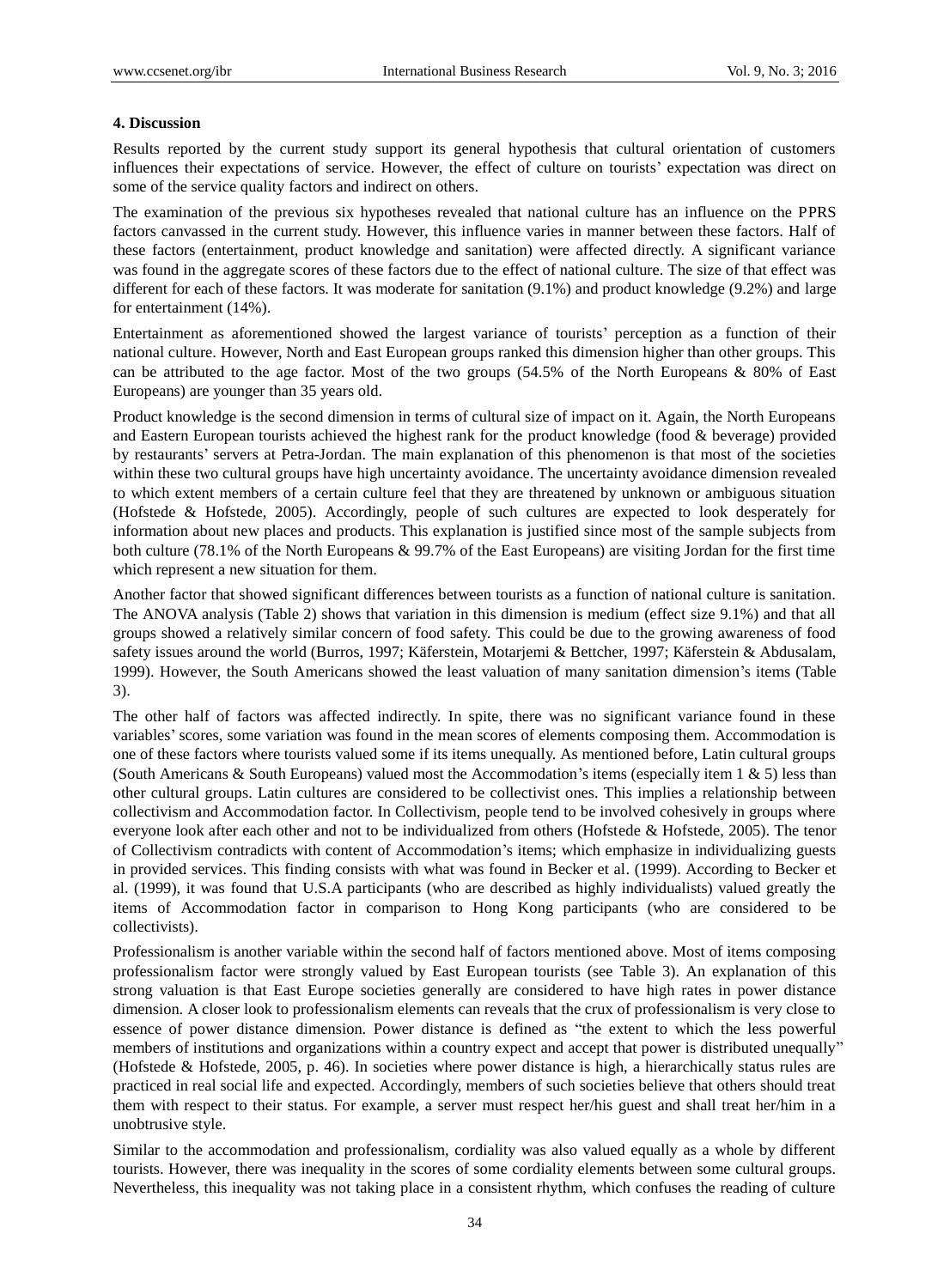impact on this dimension. Thus, a more research for the relationship of national culture and cordiality is suggested.

#### **5. Conclusion, Recommendations and Limitations**

Based on the discussion above it can be concluded that national culture plays a crucial role in forming tourists' evaluation of PPRS. In other words, national culture affects tourists' valuation of offered services. This effect may happen by building tourists' expectation of service in advance based on their cultural values. For example, if a tourist belongs to an individualistic culture s/he will mostly expect to be served in an individualized manner and not in a standard one. However, the impact of culture on tourists' perception of food services may not be prominent. Tourists from different cultures may agree on the importance of a certain factor of perceived service; but they do not value all of its elements equally.

Based on present study's findings, which highlighted the influence of culture on tourists' perception, recommendations were suggested. These recommendations are expected to help tourism industry stakeholders in enhancing tourists' satisfaction; which in turn conduce in the success of different hospitality organizations. Among these recommendations, the Jordanian Ministry of Tourism and Antiquities (JMTA) is advocated to enhance the awareness and acceptance of cultural differences of tourists among those working in the hospitality industry. Such enhancement can be achieved by supporting training on cultures of other nations. Furthermore, Jordanian tourism authorities (such as JMTA & the Jordanian Tourism Board (JTB)) are advised to consider cultural issues when promoting Jordan to international tourism. They can emphasize on tourists interests according to their national cultural traits. For example, in some cultures people might be concerned more about materialistic issues such as accommodation while other cultures might be more emotive focusing on issues such as cordiality.

Another recommendation was proposed for various managers working in any hospitality establishment (especially foodservice businesses) to consider their guests cultures as a determinant of satisfaction. Managers can even convert the challenge of cultural differences into an opportunity by offering innovative products that accommodate their cultural needs. Also, hospitality managers are advised to form feedback systems which are sensitive to cultural needs of their guests.

The current research encountered some limitations including time constraints because researchers were not fully devoted to the work of this research due to their lecturing obligations (more than 12h/week), financial limitations (this research was financed by researchers' self-funds) and the unavailability of population framework which coerced to the use of convenient sampling method. Accordingly, it is suggested to repeat this research in within better conditions and in a context where population frame work is available which enables the use of random sampling techniques. In addition, the current study was not able to offer an explanation of some phenomena due to the inconsistent manner of tourists' valuation for some of PPRS factors (such as cordiality). Thus, a better explanation is expected to be achieved if a future qualitative research is carried out to study these factors separately.

### **References**

- Akbaba, A. (2006). Measuring service quality in the hotel industry: A study in a business hotel in Turkey. *International Journal of Hospitality Management, 25*, 170-192. http://dx.doi.org/10.1016/j.ijhm.2005.08.006
- Alhelalat, J. A. (2010). *Electronic Relationship Value Management in the Hotel Industry: An Empirical Examination of Classified Hotels in Petra, Jordan* (Doctoral Thesis). Manchester Metropolitan University, Manchester.
- Baker, T., Meyer, T., & Chebat, J. (2013). Cultural impact on felt and expressed emotions and third party complaint relationships. *Journal of Business Research, 77*(7), 816-822. http://dx.doi.org/10.1016/j.jbusres.2011.06.006
- Barutcu, S., Dogan, H., & Unguren, E. (2011). Tourists' perception and satisfaction of shopping in Alanya region: A comparative analysis of different nationalities. *Procedia-Social and Behavioral Sciences, 24*, 1049-1059. <http://dx.doi.org/10.1016/j.sbspro.2011.09.101>
- Becker, C., Murrmann. S. K., & Cheung, G. W. (1999). A pancultural study of restaurant service expectations in United States and Hong Kong. *Journal of Hospitality and Tourism Research*, *23*(5), 235-255. http://dx.doi.org/10.1177/109634809902300301
- Bolton, R. N., & Drew, J. H. (1991). A Multistage Model of Customers' Assessments of Service Quality and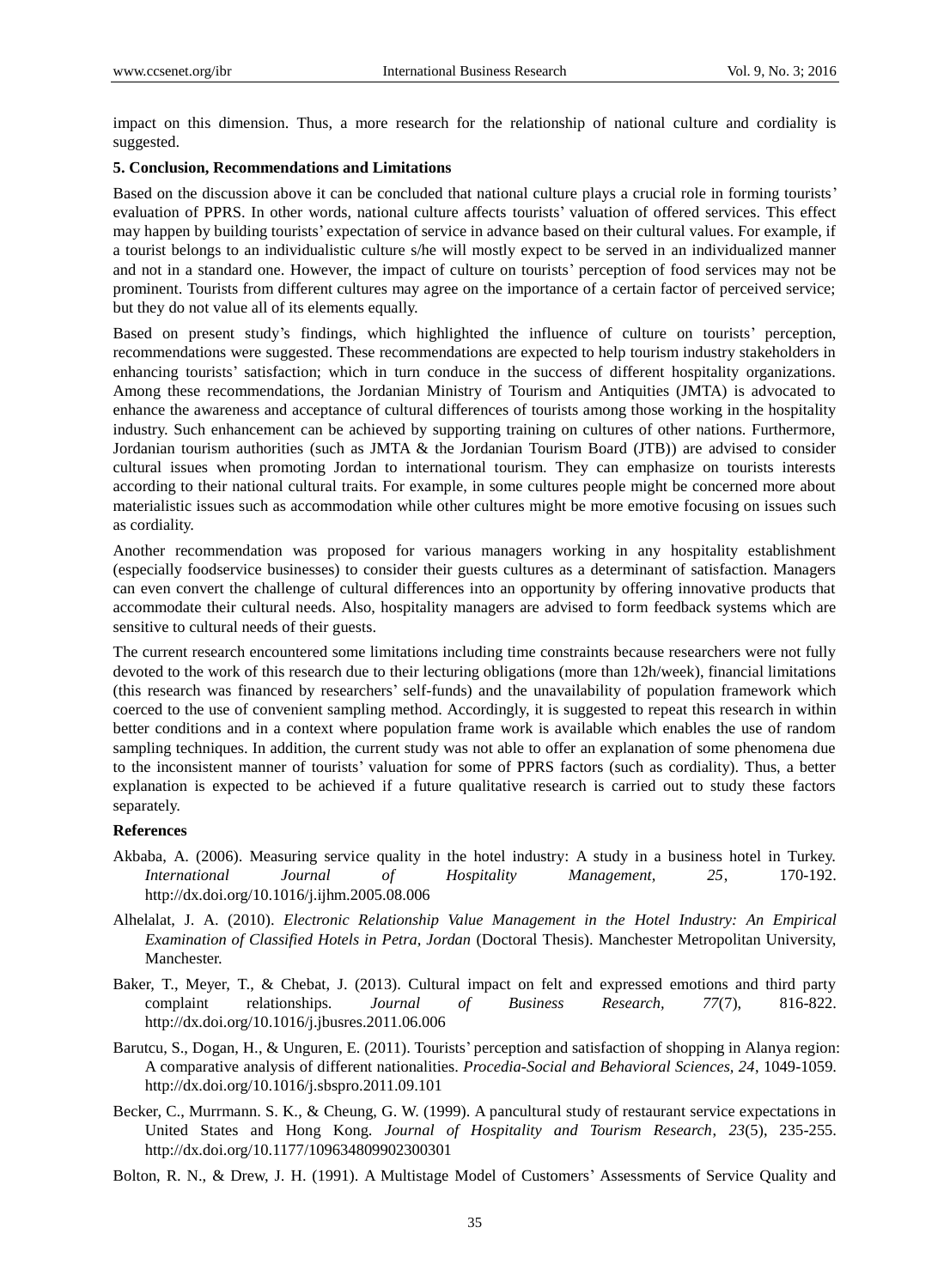Value. *Journal of Consumer Research, 17*(4), 375-385.

- Brown, S. P., & Lam, S. K. (2008)[. A Meta-Analysis of Relationships Linking Employee Satisfaction to Customer](http://bit.ly/q7bp8a)  [Responses.](http://bit.ly/q7bp8a) *Journal of Retailing, 84*(3), 243-255. http://dx.doi.org/10.1016/j.jretai.2008.06.001
- Burros, M. (1997). *Clinton to Battle Food borne Illness*. Retrieved from http://query.nytimes.com/gst/fullpage.html?sec=health&res=9806E1DF123AF936A15752C0A961958260
- [Carrillat,](http://www.emeraldinsight.com/action/doSearch?ContribStored=Carrillat%2C+F+A) F. A., [Jaramillo,](http://www.emeraldinsight.com/action/doSearch?ContribStored=Jaramillo%2C+F) F., & [Mulki,](http://www.emeraldinsight.com/action/doSearch?ContribStored=Mulki%2C+J+P) J. P. (2007). The validity of the SERVQUAL and SERVPERF scales: A meta-analytic view of 17 years of research across five continents. *International Journal of Service Industry Management, 18*(5), 472-490.<http://dx.doi.org/10.1108/09564230710826250>
- Cavana, R., Delahye, B., & Sekaran, U. (2000). *Applied Business research: Qualitative and Quantitative Methods*. NY: John Wiley & Sons Australia, Ltd.
- Chang, L. (2003). An examination of Cross-cultural negotiation: Using Hofstede framework. *Journal of American Academy of Business, 2*(2), 567-570.
- Donthu, N., & Yoo, B. (1998). Cultural influences of service quality expectation. *Journal of Service Research, 2*(1), 178-186. http://dx.doi.org/10.1177/109467059800100207
- Dunn, K. (2015). Globalization and consumer: What marketer needs to know. *The Neumann Business Review,* 16-30. Retrieved from https://www.neumann.edu/academics/divisions/business/journal/index.html
- Furrer, O., Liu, B. S., & Sudharshan, D. (2000). The relationships between cultures and service quality perceptions: Basis for cross-cultural market segmentation and resource allocation. *Journal of Service Research, 4*(2), 355-371. http://dx.doi.org/10.1177/109467050024004
- Fen, Y. S., & Lian, K. (2005). Service quality and customer satisfaction: Antecedents of customers' re-patronage intentions. *Sun. Acad. J., 4*(1), 60-73.
- Gagić, S., Tešanović, D., & Jovičić, A. (2013). The Vital Components of Restaurant Quality that Affect Guest Satisfaction. *TURIZAM, 17*(4), 166-176.
- Griffith, C. (2002). Good practices for food handlers and consumers. In C. W. Blackburn, & P. J. McClure (Eds.), *Food borne pathogens: Hazards, risk analysis and control* (pp. 257-274). Cambridge: Woodhead Publishing Limited.
- [Grönroos,](http://www.emeraldinsight.com/action/doSearch?ContribStored=Gr%C3%B6nroos%2C+C) C. (1994). From Scientific Management to Service Management: A Management Perspective for the Age of Service Competition. *International Journal of Service Industry Management, 5*(1), 5-20. <http://dx.doi.org/10.1108/09564239410051885>
- Ha, J., & Jang, S. (2010). Perceived values, satisfaction, and behavioral intentions: The role of familiarity in Korean restaurants. *International Journal of Hospitality Management, 29*(1), 2-1[3.](http://dx.doi.org/10.1016/j.ijhm.2009.03.009) <http://dx.doi.org/10.1016/j.ijhm.2009.03.009>
- Harris, K. J., Murphy, K. S., DiPietro, R. B., & Rivera, J. L. (2015). Food safety inspections result: A comparison of ethnic-operated restaurants to non-ethnic-operated restaurants. *International Journal of Hospitality Management, 46*, 190-199. http://dx.doi.org/10.1016/j.ijhm.2015.02.004
- Harvey, F. (1997). National cultural differences in theory and practice: Evaluating Hofstede's national cultural framework. *Information Technology & People, 2*(10), 132-146.
- Hofstede, G. (1980). *Culture's Consequences: International Differences in work-related Values.* London: Sage.
- Hofstede, G. (1991). *Cultures and Organisations: Software of the Mind*. London: McGrew-Hill International Limited.
- Hofstede, G. (2001). *Cultures Consequences: comparing Values, Behaviours, Institutions, and Organisations across Nations* (2nd ed.). London: Sage Publications.
- Hofstede, G., & Hofstede, G. J. (2005). *Cultures and Organisations: Software of the Mind.* New York: McGraw-Hill.
- Humphreys, M. (1996). Culture difference and its effect on the management of technical education. *Leadership and Organisation Development Journal, 2*(17), 34-41. <http://dx.doi.org/10.1108/01437739610111213>
- [Johnston,](http://www.emeraldinsight.com/action/doSearch?ContribStored=Johnston%2C+R) R. (1995). The determinants of service quality: Satisfiers and dissatisfiers. *International Journal of Service Industry Management, 6*(5), 53-71.<http://dx.doi.org/10.1108/09564239510101536>
- Jordanian Ministry of Tourism and Antiquities. (2014). *Tourism Statistical Newsletter 2014* [Online]. Retrieved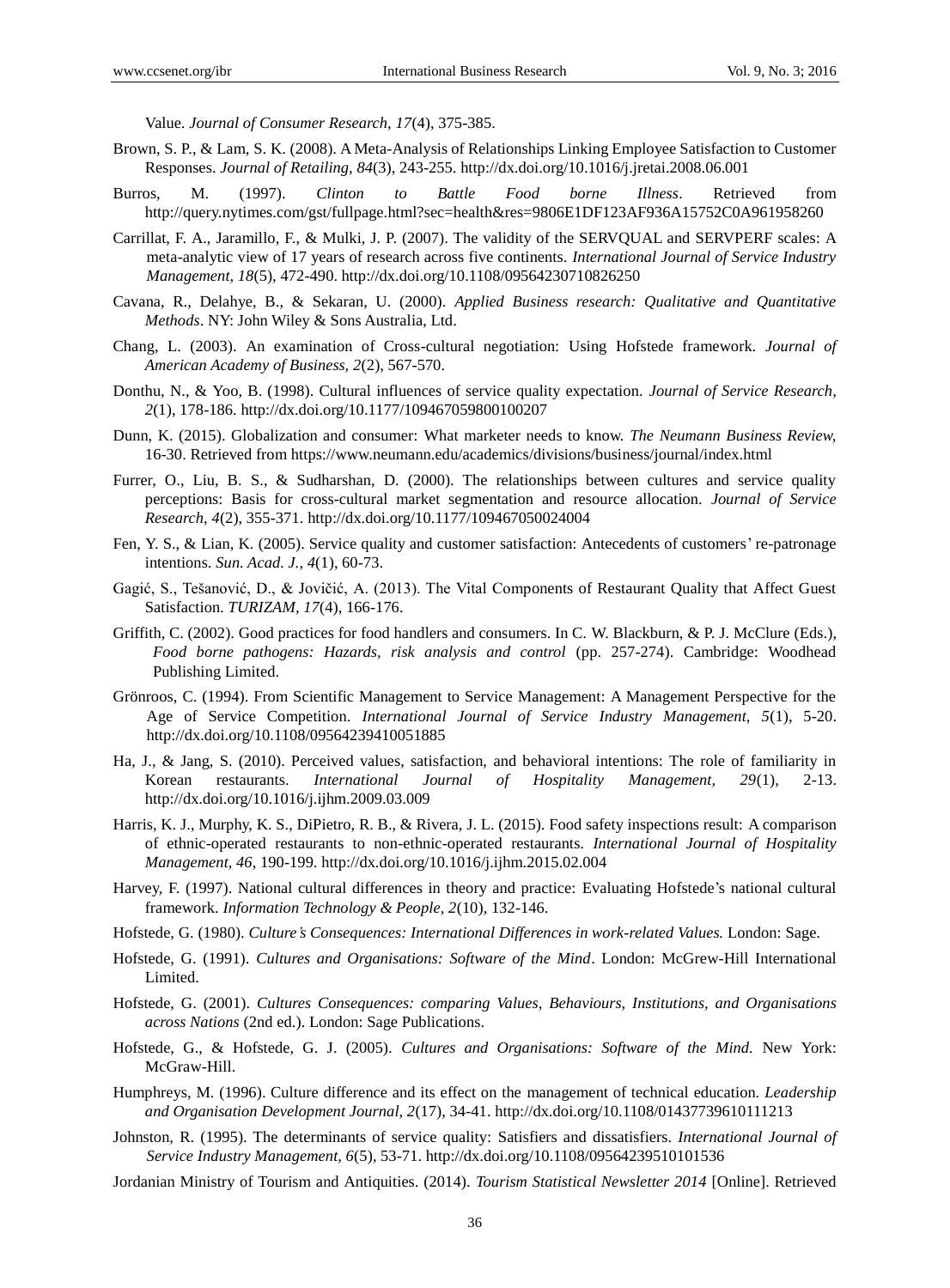from http://mota.gov.jo/Contents/Tourism\_Statistical\_Newsletter\_2014Ar.aspx

- Käferstein, F., & Abdussalam, M. (1999). Food safety in the 21st century. *Bulletin of the World Health Organization, 77*(4), 347-351.
- Käferstein, F. K., Motarjemi, Y., & Bettcher, D. W. (1997). Food borne disease control: A transnational challenge. *Emerging Infectious Disease, 3*(4), 503-510.
- Kang, G., & James, J. (2004). Service quality dimensions: An examination of Grönroos's service quality model. *Managing Service Quality: An International Journal, 14*(4), 266-277. http://dx.doi.org/10.1108/09604520410546806
- Kanousi, A. (2005). An empirical investigation of the role of culture on service recovery expectations. *Managing Service Quality, 1*(15), 57-69. http://dx.doi.org/10.1108/09604520510575263
- Kariru, A. N., & Aloo, C. (2014) Customers perceptions and expectations of service quality in hotels in western tourism circuit, Kenya. *Journal of Research in Hospitality, Tourism and Culture, 2*(1), 1-12. http://dx.doi.org/10.14303/jrhtc.2013.100
- Kotler, P., & Keller, K. L. (2012). *Marketing Management* (14th ed.). NJ: Prentice Hall.
- Kumar, V., Batista, L., & Maull, R. (2011). The Impact of Operations Performance on Customer Loyalty. *Service Science, 3*(2), 158-171. http://dx.doi.org/10.1287/serv.3.2.158
- Kuo, C., & Hsiao, S. (2013). A Perspectives Comparison: The Importance and Features of Service Attitude between International Hotel Employees and Guests. *Journal of International Management Studies, 8*(2), 35-44.
- Kusluvan, S. (2003). Employee attitudes and behaviors and their roles for tourism and hospitality businesses. In S. Kusluvan (Ed.), *Managing employee attitudes and behaviors in the tourism and hospitality* (pp. 25-50). New York: Nova Science Publishers.
- Lee, K., Scandura, T. A., & Sharif, M. M. (2014). Cultures have consequences: A configural approach to leadership across two cultures. *The Leadership Quarterly, 25*(4), 692-710. http://dx.doi.org/10.1016/j.leaqua.2014.03.003
- Manhas, P. S., & Ramjit, J. (2011). Customer Perception of Service Quality in Hospitality Industry: Importance Performance Analysis. *Tourism Issues, 14*, 97-113.
- Mattila, A. S., & Patterson, P. G. (2004). The impact of culture on consumers' perceptions of service recovery efforts. *Journal of Retailing, 80*(3), 196-206.
- Mazanec, J. A., Crotts, J. C., Gursoy, D., & Lu, L. (2015). Homogeneity versus heterogeneity of cultural values: An item-response theoretical approach applying Hofestede's cultural dimensions in a single nation. *Tourism Management, 48*, 299-304. http://dx.doi.org/10.1016/j.tourman.2014.11.011
- McCain, S., Jang, S., & Hu, C. (2005). Service quality gap analysis toward customer loyalty: Practical guidelines for casino hotels. *International Journal of Hospitality Management, 24*(3), 465-472. http://dx.doi.org/10.1016/j.ijhm.2004.09.005
- Maheswaran, D., & Shavitt, S. (2000). Issues and new directions in global consumer psychology. *Journal of Consumer Psychology, 9*(2), 59-66.
- Mei, A. M. O., Dean, A. M., & White, C. J. (1999). Analysing service quality in the hospitality industry. *Managing Service Quality: An International Journal, 9*(2), 136-143[. http://dx.doi.org/10.1108/09604529910257920](http://dx.doi.org/10.1108/09604529910257920)
- Mitra, D., & Peter, G. (2006). How Does Objective Quality Affect Perceived Quality? Short-Term Effects, Long-Term Effects, and Asymmetries. *Marketing Science, 25*(3), 230-247. http://dx.doi.org/10.1287/mksc.1050.0175
- Moital, M., Dias, N. R., & Machado, D. F. C. (2013). A cross cultural study of golf tourists' satisfaction. *Journal of Destination Marketing and Management, 2*(1), 39-45. http://dx.doi.org/10.1016/j.jdmm.2013.02.003
- Mooij, M. (2010). *Consumer and Behavior: Consequences for Global Marketing and Advertising*. London: SAGE Publishing, Inc.
- Moussetis, R. C., Abu Rahma, A., & Nakos, G. (2005). Strategic behaviour and national culture: The case of the banking industry in Jordan. *Competitiveness Review, 2*(15), 101-115.
- Mwaura, G., Sutton, J., & Roberts, D. (1998). Corporate and national culture-an irreconcilable dilemma for the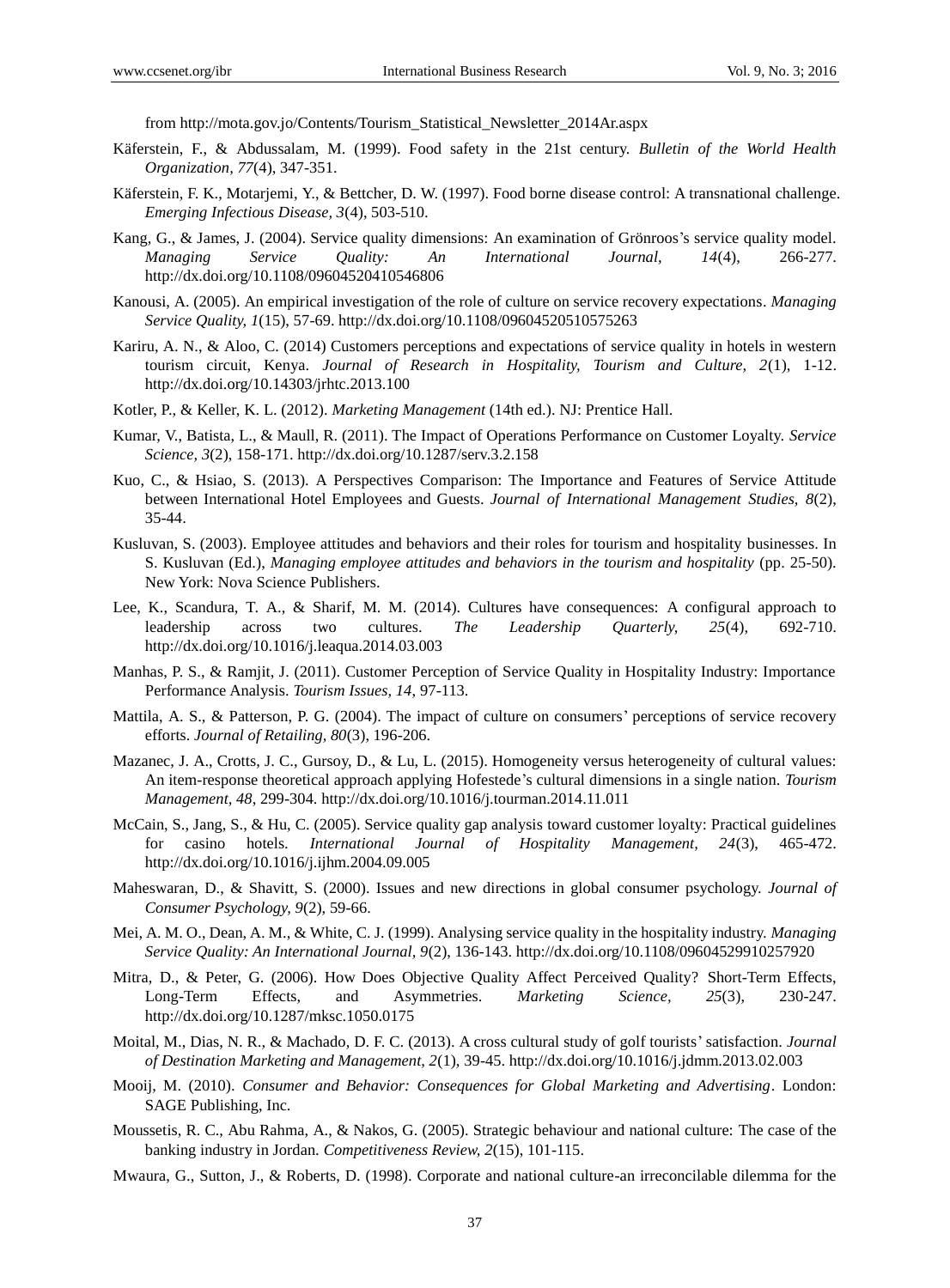hospitality managers? *International Journal of Contemporary Hospitality Management, 6*(10), 212-220. <http://dx.doi.org/10.1108/09596119810232211>

- Parasuraman, A., Zeithaml, V. A., & Berry, L. L. (1988). SERVQUAL: A multiple-item scale for measuring customer perceptions of service quality. *Journal of Retailing*, *6*(41), 12-40.
- Park, H. (2011). Man-made disasters: A cross-national analysis. *International Business Review, 20*(4), 466-476. http://dx.doi.org/10.1016/j.ibusrev.2010.080004
- Patterson, P. G., & Smith, T. (2001). Modelling relationship strength across service types in a South-East-Asian context. *International Journal of Service industry Management, 12*(2), 90-113. <http://dx.doi.org/10.1108/09564230110387470>
- Phiri, M. A., & Mcwabe, T. (2013). Customer Expectation and Perception of Service Quality: The Case of Pick N Pay Supermarket in Pietermaritzburg Area, South Africa. *International Journal of Research in Social Science, 3*(1), 97-104.
- Pizam, A. (1993). Managing cross-cultural hospitality enterprises. In P. Jones, & A. Pizam (Eds.), *The International Hospitality Industry: Organisational and Operational Issues* (pp. 205-226). London: Addison Wesley Longman Limited.
- Pizam, A., & Sussmann, S. (1995). Does nationality affect tourist behaviour? *Annals of Tourism Research*, *22*(4), 901-917. [http://dx.doi.org/10.1016/0160-7383\(95\)00023-5](http://dx.doi.org/10.1016/0160-7383(95)00023-5)
- Pullman, M. E., Verman, R., & Goodale, J. C. (2001). Service design and operations strategy formulation in multicultural markets. *Journal of Operations Management, 2*(19), 239-254. http://dx.doi.org/10.1016/S0272-6963(00)00059-0
- Rao, P. S., & Sahu, P. C. (2013). Impact of Service Quality on Customer Satisfaction in Hotel Industry. *IOSR Journal of Humanities and Social Science. 18*(5), 39-44.
- Robbins, S. S., & Stylianou, A. C. (2001). A study of cultural differences in global corporate Websites. *Journal of Computer Information Systems, 42*(2), 3-9.
- Schermerhorn, J. R., & Bond, M. H. (1997). Cross-cultural leadership dynamics in collectivism and high power distance settings. *Leadership and Organisation Development Journal, 4*(18), 187-193.
- Schneider, S. C., & Barsoux, J. L. (2003). *Managing across Cultures*. Harlow: Pearson Education Limited.
- Schutte, H., & Ciarlante, D. (1998). *Consumer Behaviour in Asia*. Hampshire: Macmillan Business.
- Sizoo, S., Plank, R., Iskat, W., & Serrie, H. (2005). The effect of intercultural sensitivity on employee performance in cross-cultural service encounter. *Journal of Service Marketing, 19*(4), 245-255. http://dx.doi.org/10.1108/08876040510605271
- Søndergaard, M. (1994). Hofstede's consequences: A study of reviews, citations and replications. *Organisation Studies, 3*(15), 447-456.
- Tawakoli, M., & Tawakoli, A. (2010). A cross cultural study of advice and social pressure. *Procedia Social and Behavioral Science, 5*, 1533-1539. http://dx.doi.org/10.1016/j.sbspro.2010.07.321
- Teas, R. K. (1993). Expectations, performance evaluation and consumers perception of quality. *Journal of Marketing, 57*, 18-34. http://dx.doi.org/10.2307/1252216
- Testa, M. R. (2004). Cultural similarity and service leadership: A look at the cruise industry. *Managing Service Quality, 5*(14), 402-413. http://dx.doi.org/10.1108/09604520410558001
- Toh, P. S., & Birchenough, A. (2000). Food safety knowledge and attitudes: culture and environment impact on hawkers in Malaysia. *Food Control, 11,* 447-452.
- Torres, E. N., Fu, X., & Lehto, X. (2014). Examining key divers of customer delight in a hotel experience: A cross cultural perspective. *International Journal of Hospitality Management, 36*, 255-262. http://dx.doi.org/10.1016/j.ijhm.2013.09.007
- Winch, G., Millar, C., & Clifton, N. (1997). Culture and organization the case of Transmanche-Link. *British Journal of Management*, *3*(8), 237-250.
- Winsted, K. F. (1997). The service experience in two cultures: A behavior perspective. *Journal of Retailing,* 7*3*(3), 337-360. http://dx.doi.org/10.1016/S0022-4359(97)90022-1
- Wu, C. H., & Liang R. D. (2009). Effect of experiential value on customer satisfaction with service encounters in